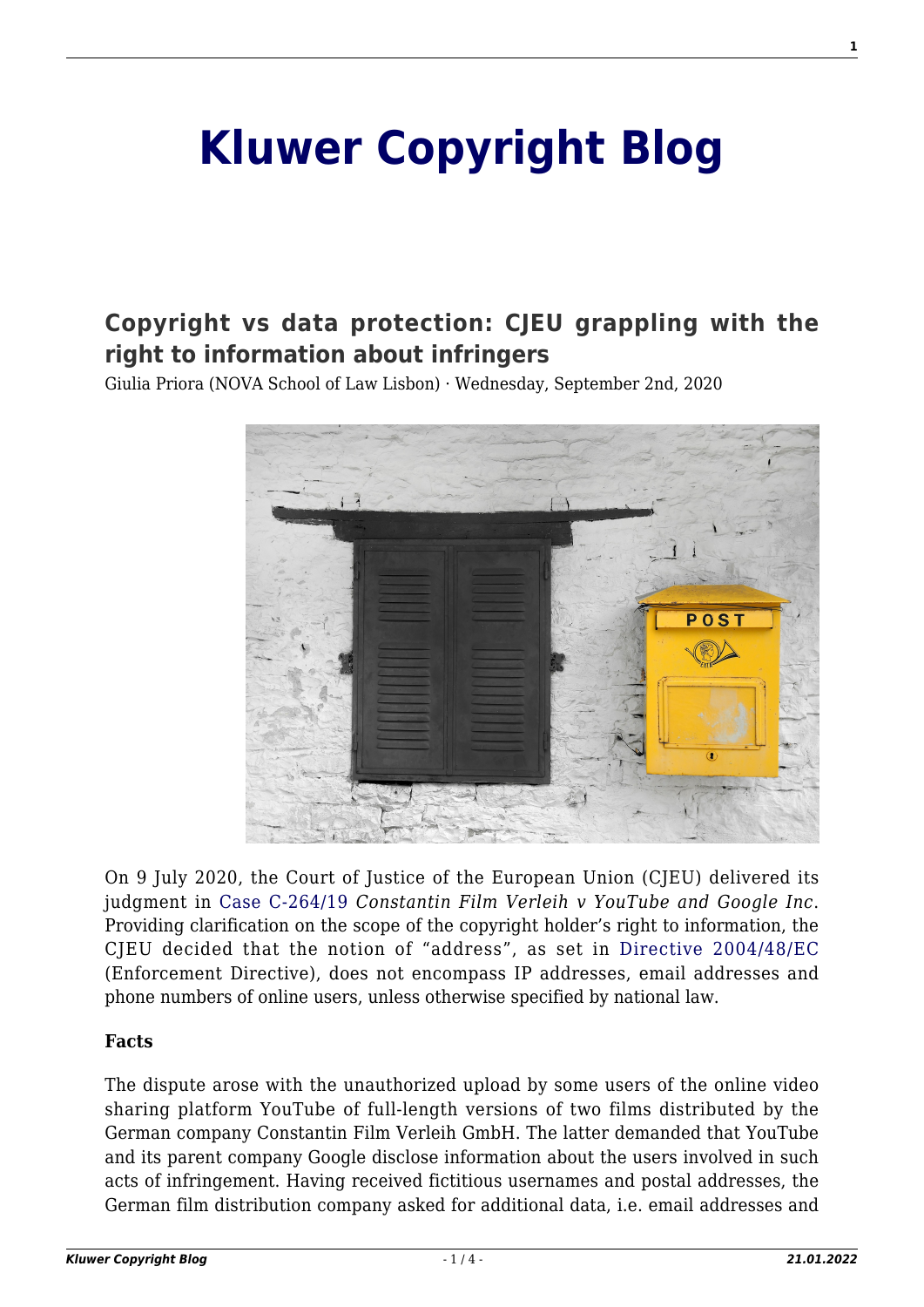phone numbers of the individual users, as well as IP addresses used for the upload of the infringing video and for the most recent access to the related accounts. However, YouTube and Google refused to disclose this information.

The Court of first instance rejected Constantin Film Verleih GmbH's request in full, whereas the Court of Appeal approved the disclosure of email addresses, but not of the remainder. The case landed before the German Federal Supreme Court, which referred it to the CJEU seeking clarification on whether the notion of address, as set in Art.8(2)(a) Enforcement Directive, encompasses IP addresses, email addresses, and phone numbers of copyright infringers. The CJEU rendered its judgment on 9 July 2020.

#### **Analysis**

At the heart of the dispute lies the question of which personal data can be disclosed to a copyright holder who is the victim of a manifest infringement of his/her exclusive rights online. Art.8 Enforcement Directive ensures the possibility for national judicial authorities to order the disclosure of information relating to the origin and distribution channels of acts in violation of intellectual property rights, including "name and address" of the individual infringer. The provision explicitly includes providers of commercial services used to perpetuate the infringement among the possible addressees of such an order, thus potentially encompassing intermediaries, Internet Service Providers (ISPs), and online platforms like YouTube.

#### **The EU autonomous concept of "address"**

Following the arguments posited by Advocate General (AG) Øe in his delivered [Opinion](https://eur-lex.europa.eu/legal-content/EN/TXT/?uri=CELEX:62019CC0264), the CJEU asserts that the notion of address, as set in Art.8(2)(a) Enforcement Directive, is to be interpreted as an autonomous concept of EU law. The Court points out both the lack of references to the law of the Member States to determine the scope and meaning of the term, and its missing definition in the Directive, which lead to the need for an independent and uniform interpretation.

The term is construed according to its usual understanding in everyday life, which is found to be "the place of a given person's permanent address or habitual residence", thus covering postal addresses only. The historical analysis of the Enforcement Directive supports this interpretation, as nothing in its *travaux préparatoires* and explanatory documents suggests a meaning of "address" that would include phone numbers, email or IP addresses. The CJEU further looks at the context in which the term is used, scrutinizing other sources of EU law and highlighting how the EU legislator consistently refers to email addresses and IP addresses using the respective specific terms, instead of the generic notion of address. The restrictive interpretation of the term is found to also be in line with the general objective of the Enforcement Directive, that is to provide an effective remedy to the copyright holder enabling him/her to identify the infringement perpetuators, but, at the same time, to do so by way of a minimum harmonization.

### **Fair balance between copyright and data protection**

The CJEU emphasizes the intention underlying the Enforcement Directive, that is to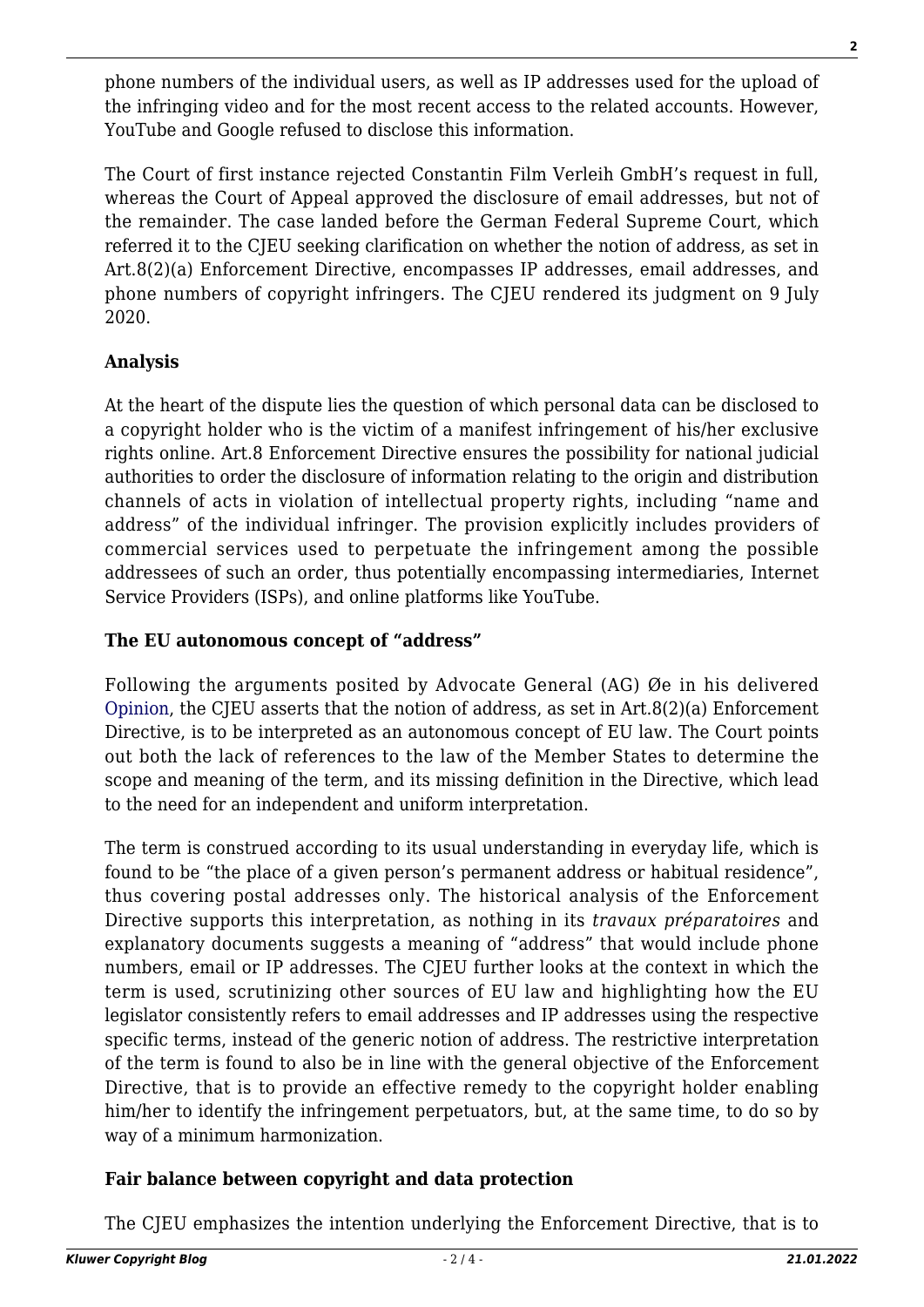strike a fair balance between the rights and interests of, on the one side, copyright holders and, on the other, users and the public. More precisely, the clash is between the copyright holder's right to information and the protection of users' personal data.

The balancing required by Art.8 Enforcement Directive is not new to the CJEU, who tackled it in its 2015 decision in [Case C-580/13](http://curia.europa.eu/juris/liste.jsf?num=C-580/13) *Coty Germany GmbH v Stadtsparkasse Magdeburg*. In both judgments, the Court stresses the need to reconcile the opposing fundamental rights and achieve a fair balance. A fair balance, which, the CJEU highlights, shall be reached also where national Parliaments, enabled by Art.8(3)(a) Enforcement Directive, grant a more extensive right to information to copyright holders (see, for instance, an explanation of the broader protection provided by the Dutch legislator [here](http://ipkitten.blogspot.com/2020/05/waiting-for-constantin-hague-district.html)).

#### **Conclusion**

The CJEU judgment is of particular interest, as it touches upon two legal fields in rapid evolution and lively debated in the EU and beyond. As I elaborate in more detail [here](http://www.medialaws.eu/rivista/catch-me-if-you-can-cjeu-safeguards-the-privacy-of-online-copyright-infringers-in-landmark-decision-constantin-film-verleih-v-youtube/), the analysis of the decision offers valuable insights on three main points.

First, the EU uniform interpretation of "address" as covering solely postal addresses raises concerns regarding the overly formalistic and outdated approach to the understanding of the term (see also [here](http://ipkitten.blogspot.com/2020/04/an-address-by-any-other-name-ag-e.html) and [here\)](http://ipkitten.blogspot.com/2020/07/cjeu-follows-ag-and-rules-that-notion.html). It seems trite, yet necessary to point out that email addresses have assumed and, to a large extent, replaced the role and functionality of physical addresses in today's language and society.

Second, the approach pursued by the CJEU seems not only to lack pragmatism, but also to entangle the picture of teleological interpretations of copyright law in the EU. Firmly rejecting a purpose-oriented line of reasoning, the Court has in fact added inconsistency to the deployment of this interpretative tool, which often supports arguments in defense of the protection of copyright holder's rights and interests in disputes landing in Luxemburg. In this light, the question remaining unanswered is why teleological aspects of both copyright law and data protection law as from [Regulation \(EU\) 2016/679](https://eur-lex.europa.eu/legal-content/IT/TXT/?uri=celex%3A32016R0679) (GDPR) were left underemphasized, if not completely unaddressed.

Third and last, even though very cautiously, the CJEU judgment displays an interesting sensitivity towards the protection of personal data of online users. Against a background of thorny legal questions and a significant number of preliminary ruling referrals, it is worth stressing how the case for a stronger protection of users' personal data successfully made its way through the impervious fair balance exercise by way of a straightforward literal and contextual interpretation of EU law.

*To make sure you do not miss out on regular updates from the Kluwer Copyright Blog, please subscribe [here.](http://copyrightblog.kluweriplaw.com/newsletter)*